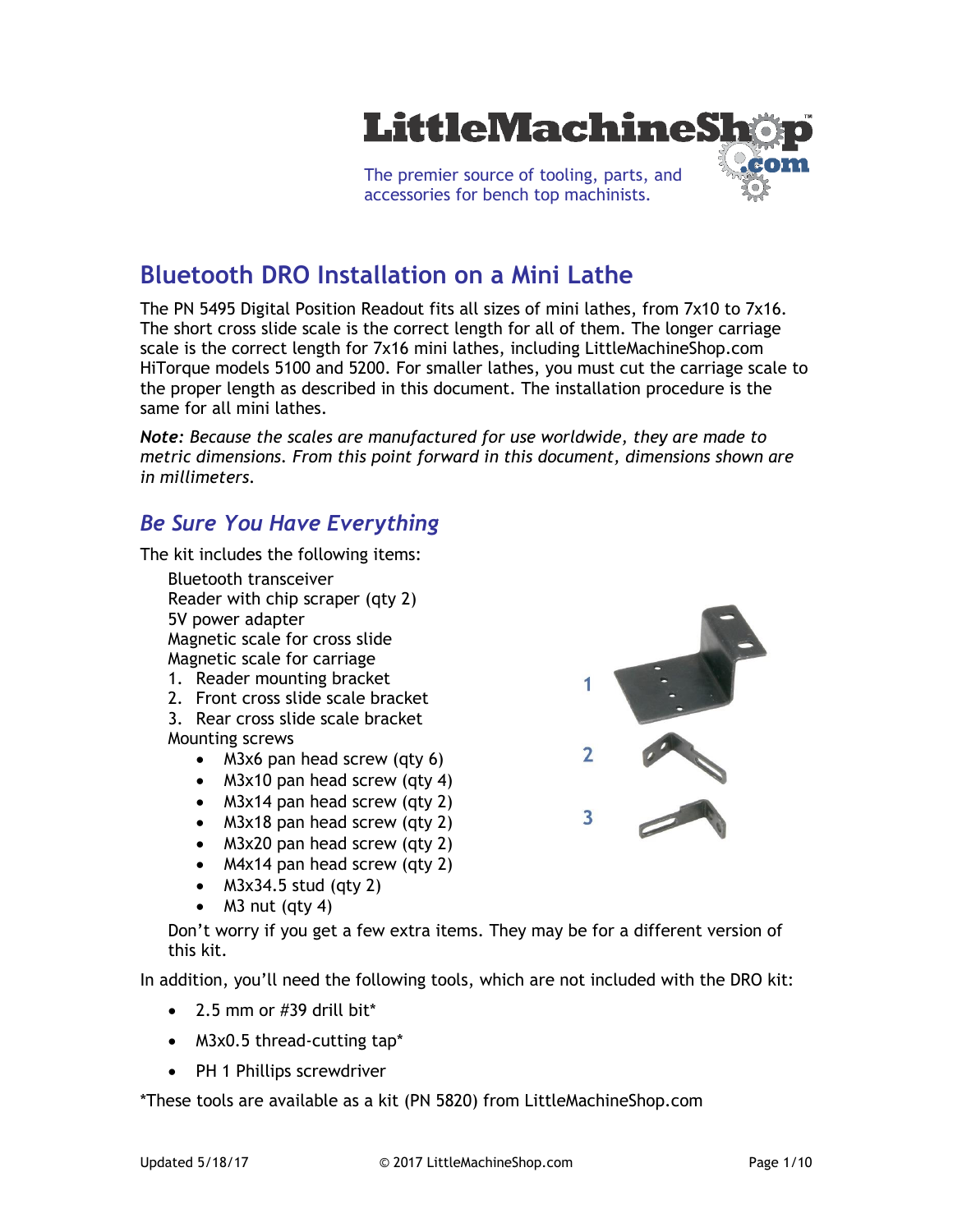# *Preparing for installation*

**BEFORE YOU BEGIN: For your safety, be sure the lathe is unplugged from the power source.**

You need to remove a few things before you install the DRO components.

- 1. Remove the tailstock.
- 2. Remove the right lead screw mounting bracket (pillow block). There are two socket head cap screws. Slide it off the lead screw.
- 3. Remove the two socket head cap screws near the front of the carriage that secure the carriage to the apron.
- 4. Be sure the half nuts are disengaged (handle up) and carefully slide the apron off the right end of the lead screw.
- 5. Slide the carriage off the right end of the ways. You might need to loosen the adjusting screws to get the carriage off the ends of the ways.
- 6. Temporarily replace the right lead screw mounting bracket (pillow block). Snug the cap screws.

#### *Installing the cross slide scale*

Follow these steps to install the DRO scale on the cross slide.

1. Mark four hole locations on the right (tailstock) side of the cross slide as shown in the drawing below. These dimensions are the same for all mini lathes.



*Right side of cross slide*

- 2. Drill and tap the four holes M3. Use a 2.5 mm or #40 tap drill and an M3x0.5 metric tap.
- 3. Preassemble a bracket on each end of the scale as shown in the photo at right.
- 4. Attach the scale to the cross slide using four M3x6 Phillips head screws.

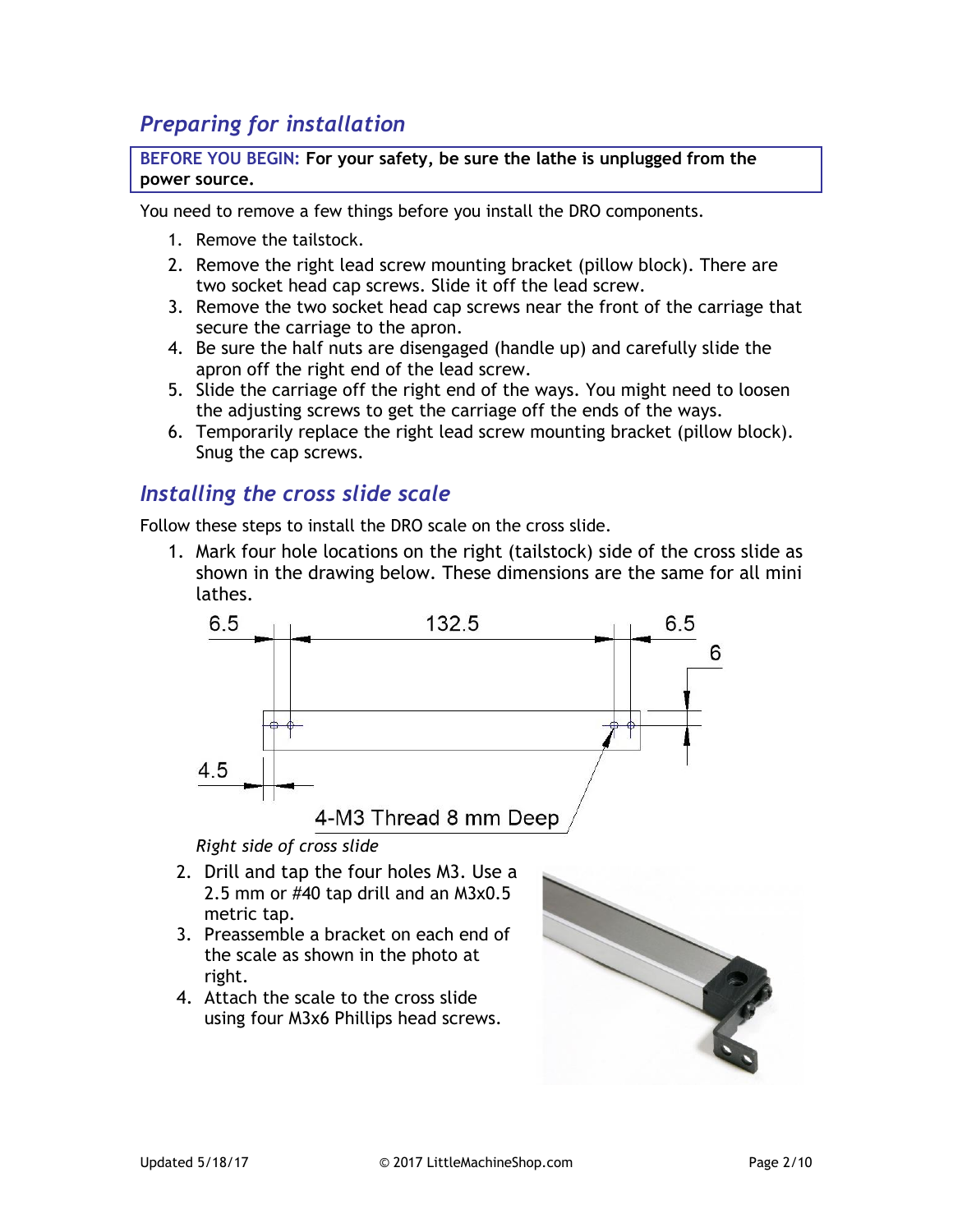# *Installing the cross slide reader*

1. Mark two hole locations on the right (tailstock) side of the saddle slide as mark two note tocations on the right (taitstock) side of the saddle stide as<br>shown in the drawing below. Note that the 13 mm dimension is measured from the top sliding surface of the saddle. These dimensions are the same for all mini lathes.

 $2-M3$  Thread 8 m



*Right side of saddle*

- 2. Drill and tap the two holes M3. Use a 2.5 mm or #40 tap drill and an M3x0.5 metric tap.
- 3. Attach the reader to the saddle as shown in the drawing below.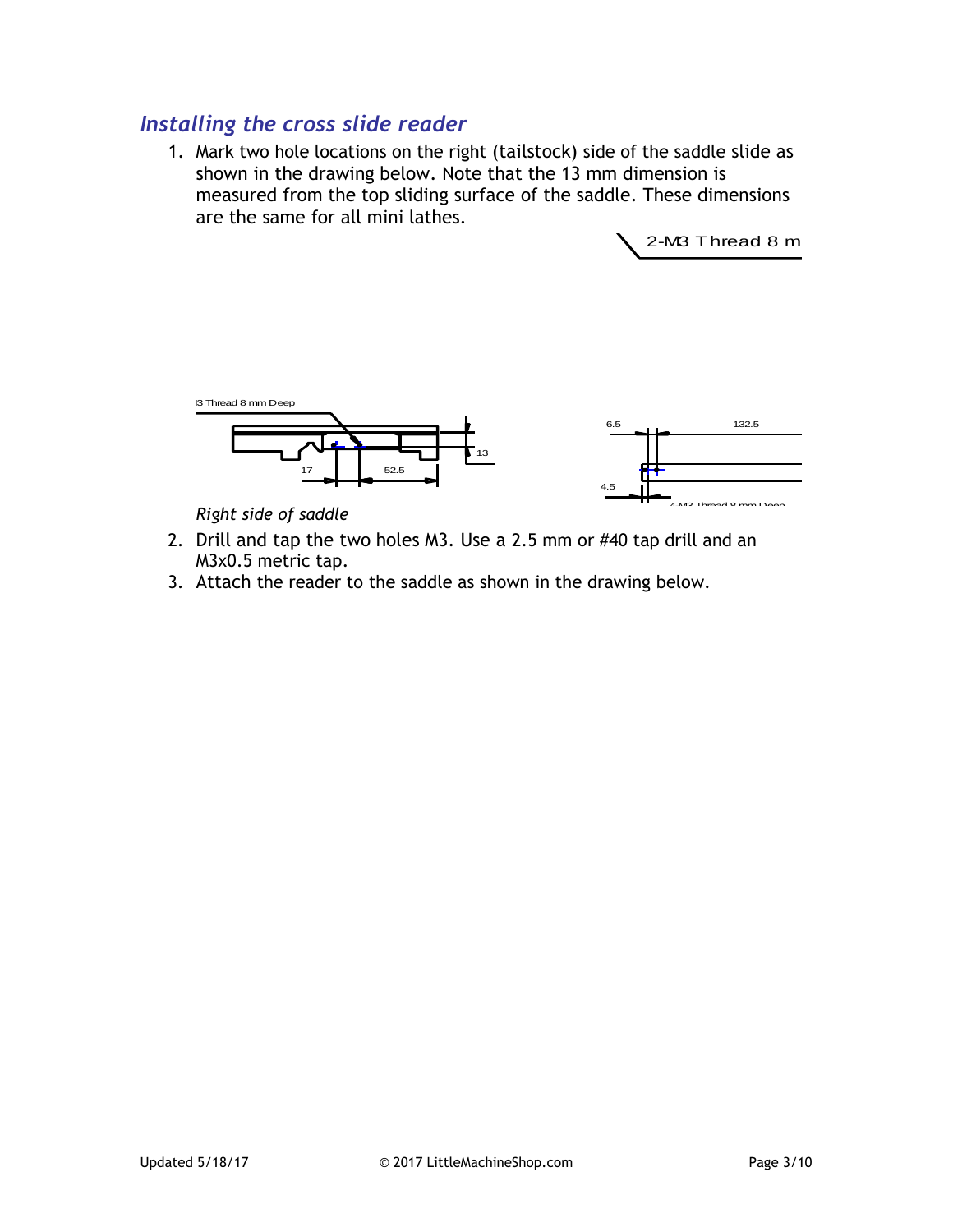- 1 Reader
- 2 Phillips head screw
- 3 Y-axis bracket
- 4 Stud
- 5 Hex nut
- 6 Y-axis scale





 $\overline{\square}$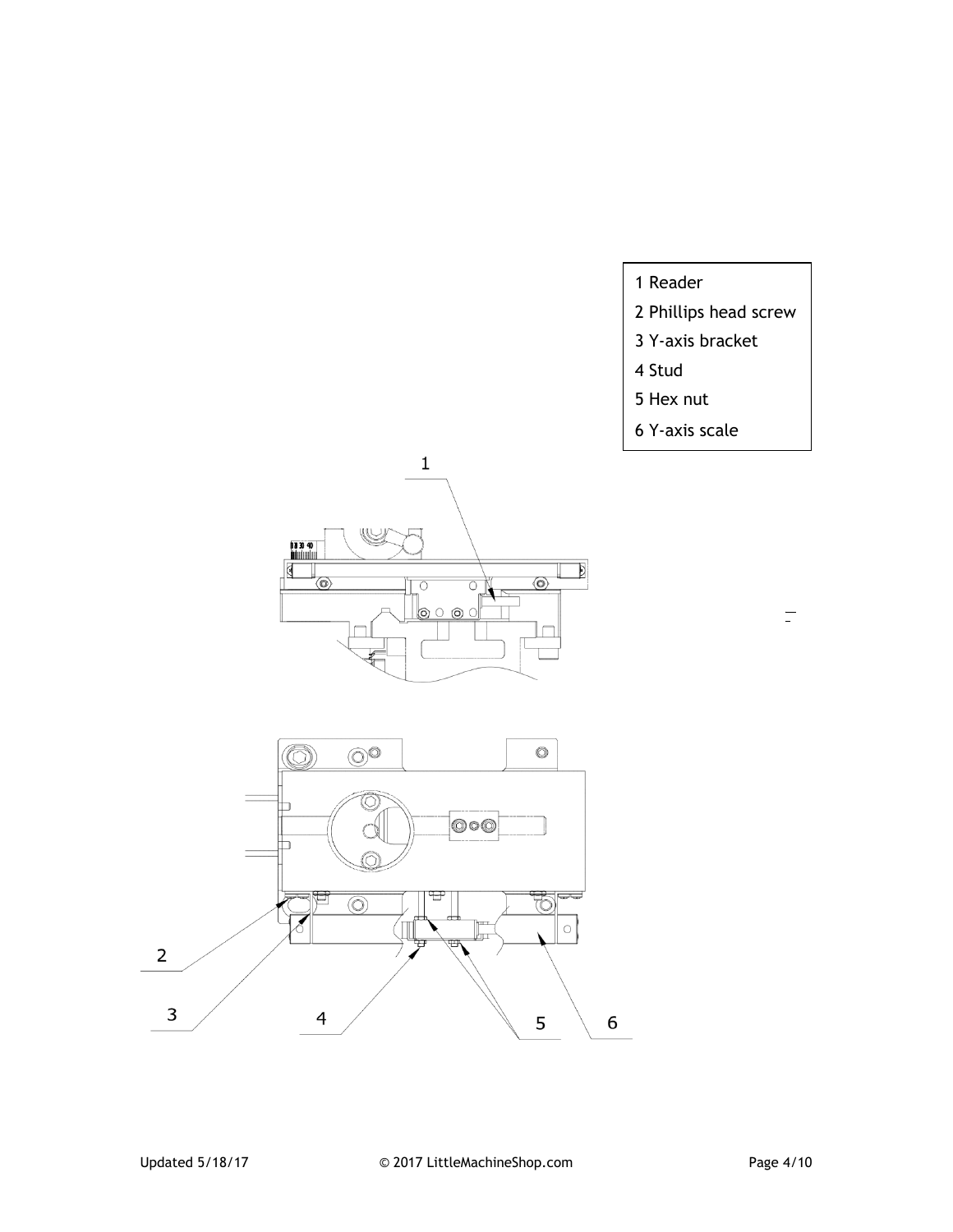# *Cutting the carriage scale*

If your mini lathe is a LittleMachineShop.com HiTorque 7x16 Mini Lathe (model 5100 or 5200) or a Micro-Mark MicroLux 7x16 Mini Lathe, the carriage scale (the long one) is already cut to the correct length.

For all other mini lathes, you must cut the carriage (long) scale to length as described below.

1. Remove both end caps from the long scale. Use a #2 Phillips screwdriver to remove the two screws in each cap.

The scale consists of an extruded aluminum channel with a magnetic strip in the channel. The magnetic strip is protected by a stainless strip, as shown in this cross-section.



2. Using information from the table below, determine the correct scale length for your lathe.

| Lathe                      | Scale Length | Dimension L | Dimension S   SIEG Model |                |
|----------------------------|--------------|-------------|--------------------------|----------------|
| 7x10 Conventional   290 mm |              | 150 mm      | 300 mm                   | C2(200)        |
| 7x12 Conventional          | 390 mm       | 150 mm      | 400 mm                   | C2(300)        |
| 7x14 Conventional          | 410 mm       | 180 mm      | 420 mm                   | C <sub>3</sub> |
| 7x12 HiTorque              | 360 mm       | 180 mm      | 370 mm                   | SC2 (300)      |
| 7x16 HiTorque              | 460 mm       | 180 mm      | 470 mm                   | SC2 (350)      |

The scale length shown in the table is the length of the aluminum channel without the end caps.



- 3. Mark the aluminum channel to the scale length indicated in the table.
- 4. Place the channel in a vise with the "U" facing up and your mark just off the side of the vise. There is a thin strip of stainless steel protecting the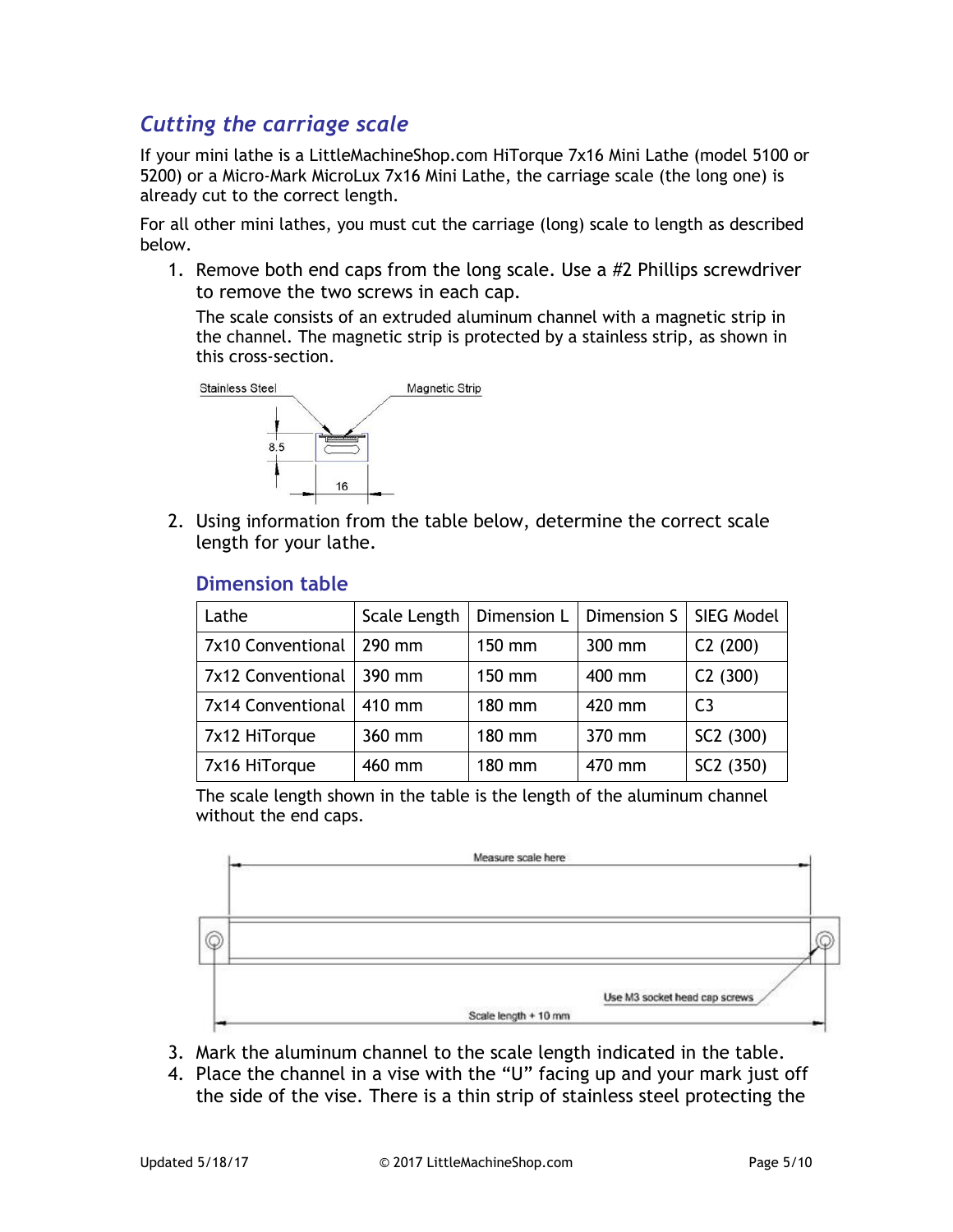magnetic strip in the channel. Using the finest hacksaw blade (or band saw blade) you have (preferably 32 teeth per inch), carefully saw down through the channel.

5. Use a fine file to debur the end of the aluminum channel.



6. Install the two end caps. Note that there is a slot in the end cap that should align with the stainless steel strip. Use a Phillips screwdriver to secure the two screws in each cap.

#### *Installing the carriage scale*

Follow these steps to install the carriage scale.

1. Mark two hole locations on the front of the bed way as shown in the drawing below. For L and S, use the values shown in the Dimension Table on the previous page. Note that the 86-mm dimension is measured from the bottom surface of the ways.



*Front of bed ways*

- 2. Drill and tap the two holes M3. Use a 2.5 mm or #40 tap drill and an M3x0.5 metric tap.
- 3. Install the long scale to the bed way using 2 M3x10 Philips head screws.

## *Installing the carriage reader*

1. Mark two hole locations on the bottom of the apron as shown in the drawing below. These dimensions are the same for all mini lathes.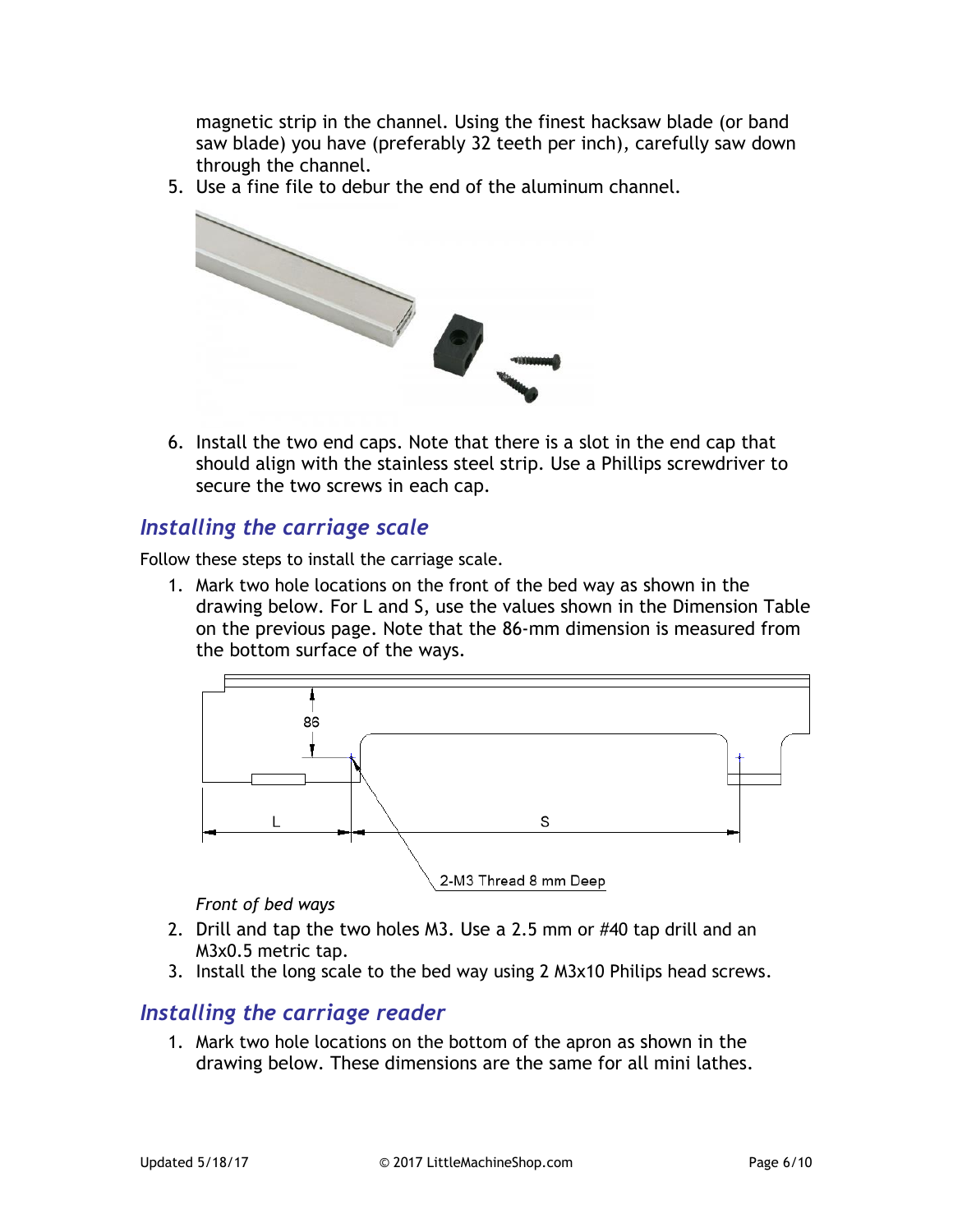

*Bottom of apron*

- 2. Drill and tap the two holes M3. Use a 2.5 mm or #40 tap drill and an M3x0.5 metric tap.
- 3. Install the bracket and reader on the bottom of the apron as shown in the following drawing.



## *Reassembling the lathe*

- 1. Slide the carriage onto the ways. Adjust the retainers as described in the *Mini Lathe Users Guide*.
- 2. Remove the right lead screw mounting bracket (pillow block). There are two socket head cap screws. Slide it off the lead screw.
- 3. Be sure the half nuts are disengaged (handle up) and carefully slide the apron onto right end of the lead screw.
- 4. Replace the two socket head cap screws near the front of the carriage that secure the apron. Close the half-nuts to position the apron before tightening the cap screws.
- 5. Replace the right lead screw mounting bracket (pillow block). Move the carriage as far to the right as you can and close the half nuts. Tighten the cap screws.
- 6. Replace the tailstock.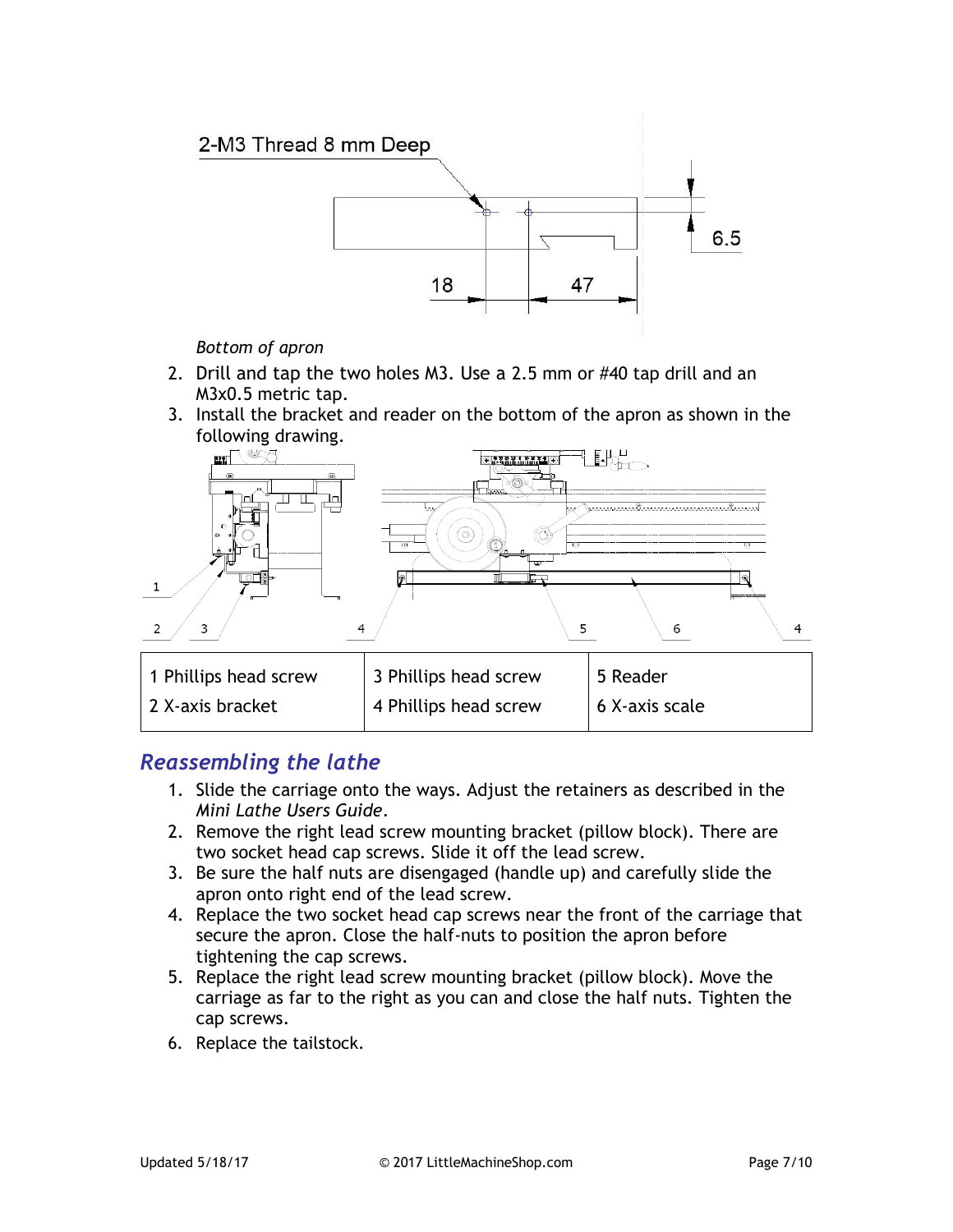# *Adjusting the read heads*

Adjust the DRO read heads so that the chip plows touch the stainless strip, but the reader head is clear of it.

# *Connecting the Bluetooth transceiver*

1. Use a small straight screwdriver to open the Bluetooth transceiver. Use both corner slots to open it.





2. Identify the connector for each axis. Remove the green plug from each one.

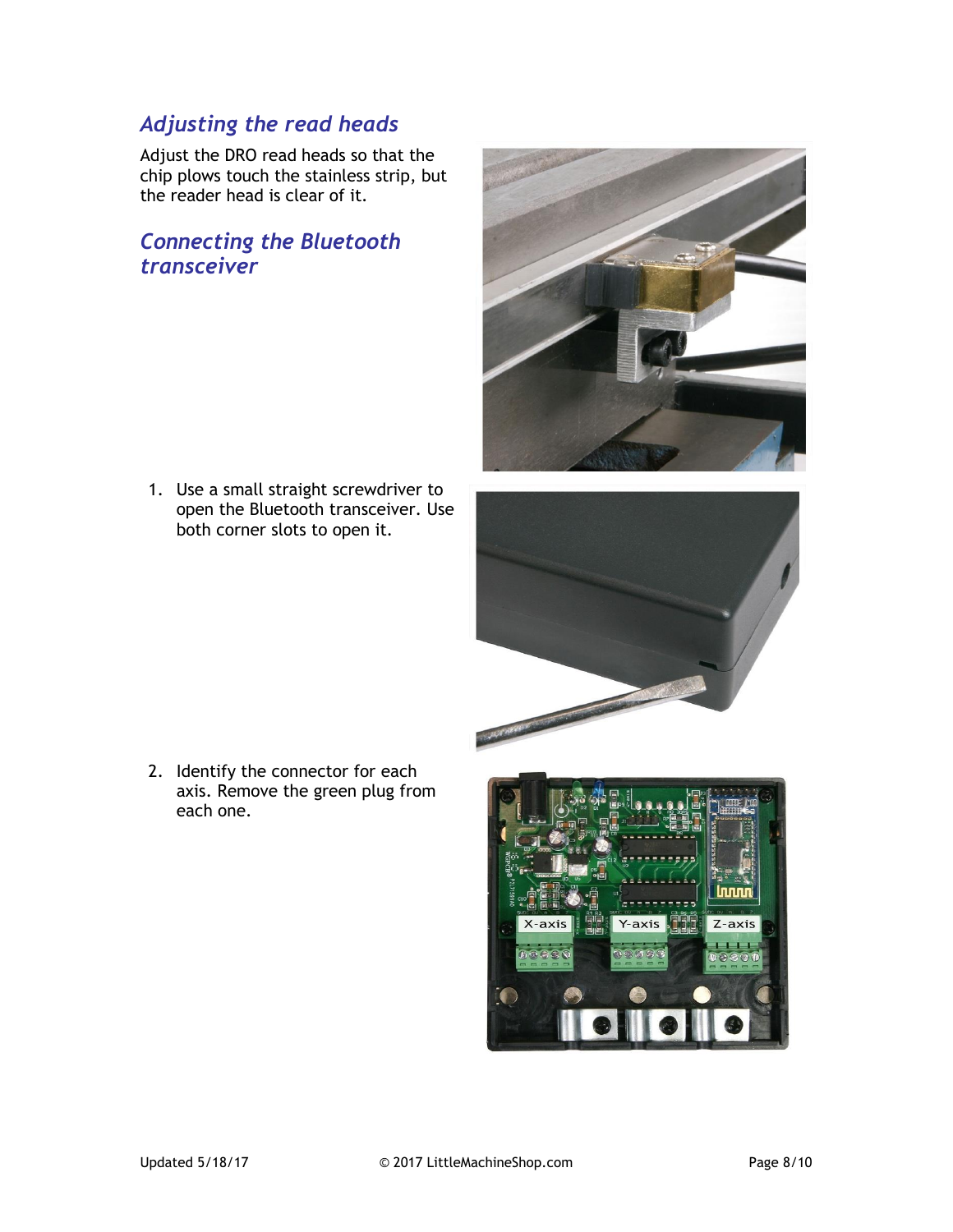3. Install a green plug on the wire from each read head. With the screw heads up, the colors, from left to right are:

Red White Yellow Brown Gray

Double check each wire to ensure that the wires are in the correct order and that the screw terminals are secure.

**Chris' Tip:** You can shorten the wires if that makes sense for your installation. It's good practice to tin (apply a bit of solder to) the bare wire ends. Be sure to leave enough length for full travel of your machine.

- 4. Insert each axis plug into the appropriate socket. Clamp the black-jacketed wire in the corresponding strain relief.
- 5. Snap the cover onto the Bluetooth transceiver.